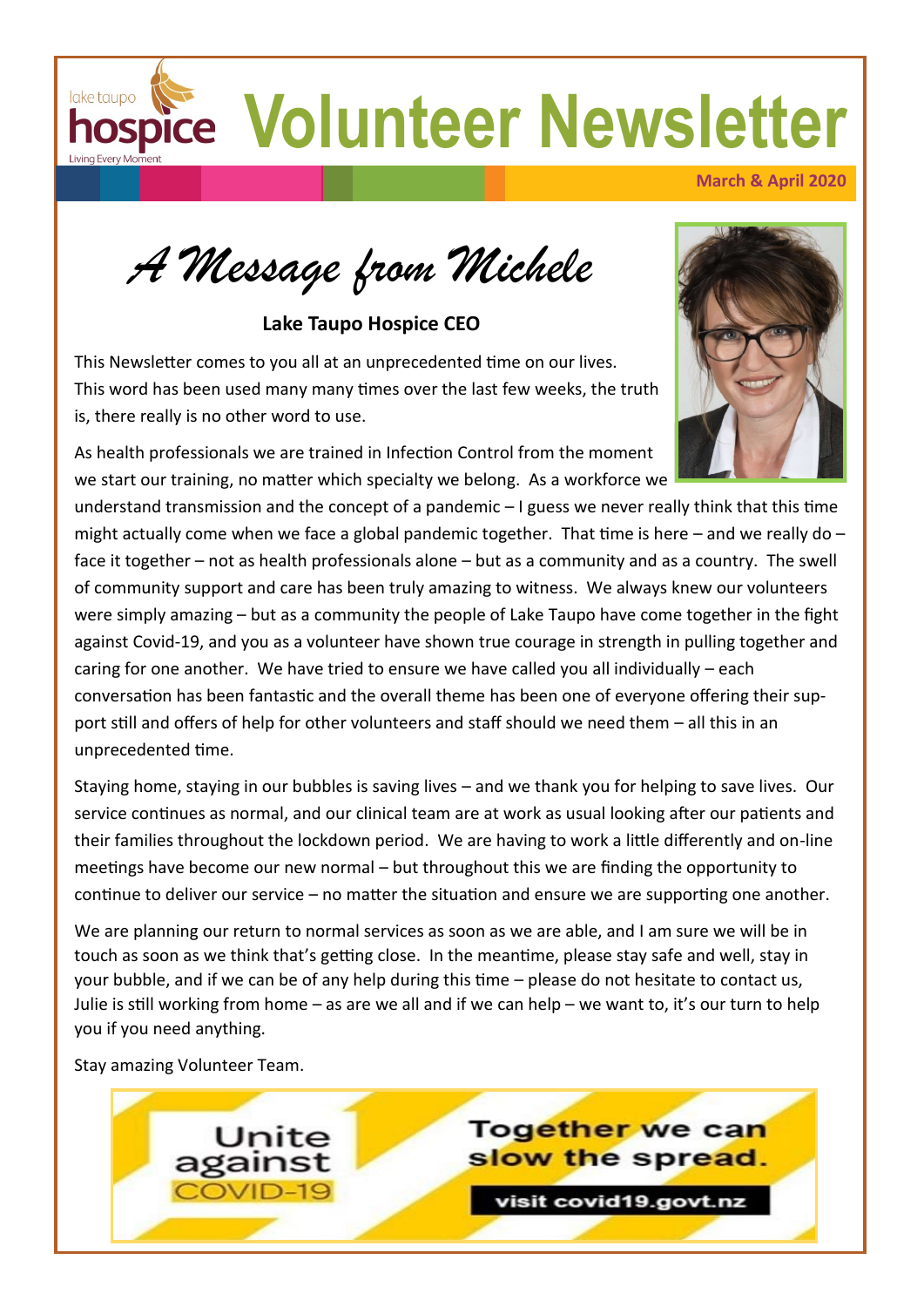# Hospice Nurses Continue Care Amid COVID19 Lockdown.

The Lake Taupo Hospice nurses are continuing their work in the Taupo and Turangi communities during the COVID19 lockdown.

They are providing telephone support to all patients and their families. They are continuing to visit patients in their own homes, aged care facilities and at Taupo Hospital when needed.

As usual the clinical team are working along side many other health care professionals in our community including Taupo GPs, Taupo and Rotorua Hospitals, Tuwharetoa Health, Health Care New Zealand and other agencies to provide excellent health care to the hospice patients and assistance to their families and carers.

Also with good planning, a vigilant cleaning programme and the use of PPE we are still able to supply equipment like wheelchairs commodes and hospital beds to patients to use in their own homes.

THANK



This is a difficult time for everyone, and we are thankful to all frontline medical staff who are working around the clock to keep us all safe and well during this unprecedented time.

Thank you

Many thanks to those who have phoned and emailed your offers of help and assistance over the past week.

We have registered with Civil Defence, this way any volunteering needed in the community will be well co-ordinated and safe.

**TAUPO DISTRICT**<br>EMERGENCY MANAGEMENT

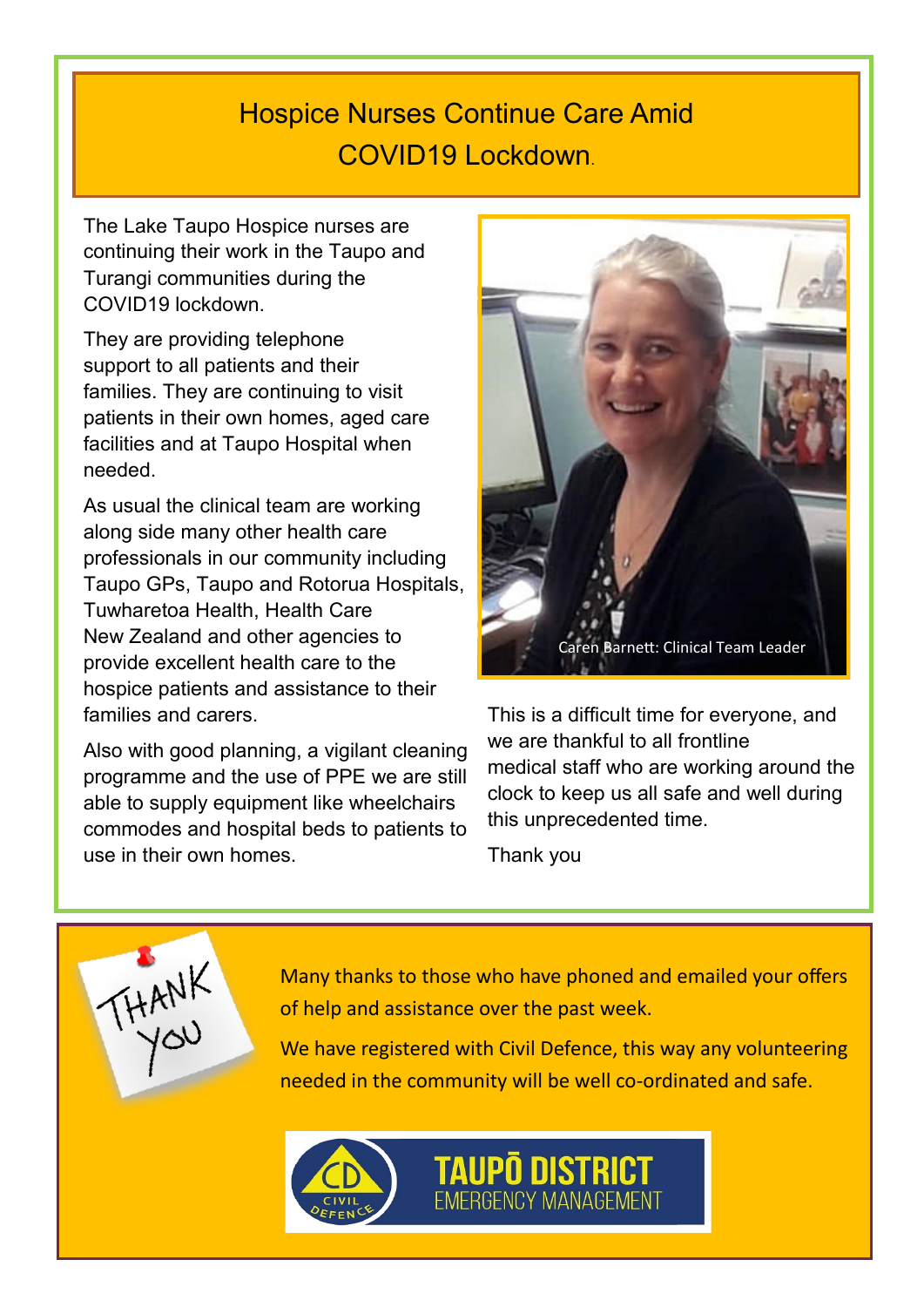# **Meet Our Volunteer, Rochelle**

**What one-liner best describes you?** Wow, um….Be the kindness in the world.

#### **What is your job?**

I am a music teacher, I have my own business teaching music to over 70 students. However, I can't do that during this COVID 19 crisis , so I'm working at Countdown. I'm really enjoying the work and interacting with the customers, I'm a good talker.

### **You have been volunteering for four weeks now, how are you finding it?**

OMG I just love it, I am missing my hospice friends so much while we are in lockdown.

## **What do you love doing the most in your volunteering role?**

I enjoy spending time with the patients, and listening to their stories. And I love to be helpful. I am missing my volunteering on Fridays a lot right now.

#### **So why us and not 'cute fluffy 'animals?**

Well, I really just wanted to help and make difference. I chose hospice because my family knows what it is like to have sick loved ones and to see them die, I just want to be helpful.

And I have cute fluffy animals at home.



### **How are you and your family coping with COVID 19 Lockdown?**

Great I'm loving it.

We are all coping well and not getting in each others way to much.

Next week we will focus a bit more on school work.

My boys are great they understand why we have to do this.

### **What's your advice for the Hospice to be seen as more relevant to young people in Taupo.**

Uh-oh, this is a big one. Death is really scary for young people, and it's a different set of feelings for those who have been directly touched by death and those who have yet to experience it.

I think hospice makes more of an impact than we are aware of, hospice is touching all of those lives and showing how much we care.

# Send Me Your Recipes

While we all have time on our hands, could you please send me one of your favourite recipes (I'm note sure yet what I will do with them, maybe a volunteer cook book) I won't be testing all of these recipes so please only send me tried and true ones.

Please also include your name and your volunteering position and volunteering day if you always do a particular shift.

Also any great household tips/tricks that you think would be useful too please.

You can email them to me at volunteers@laketaupohospice.co.nz or post to PO Box 950 Taupo or when things are back to normal drop them to me at Hospice House.